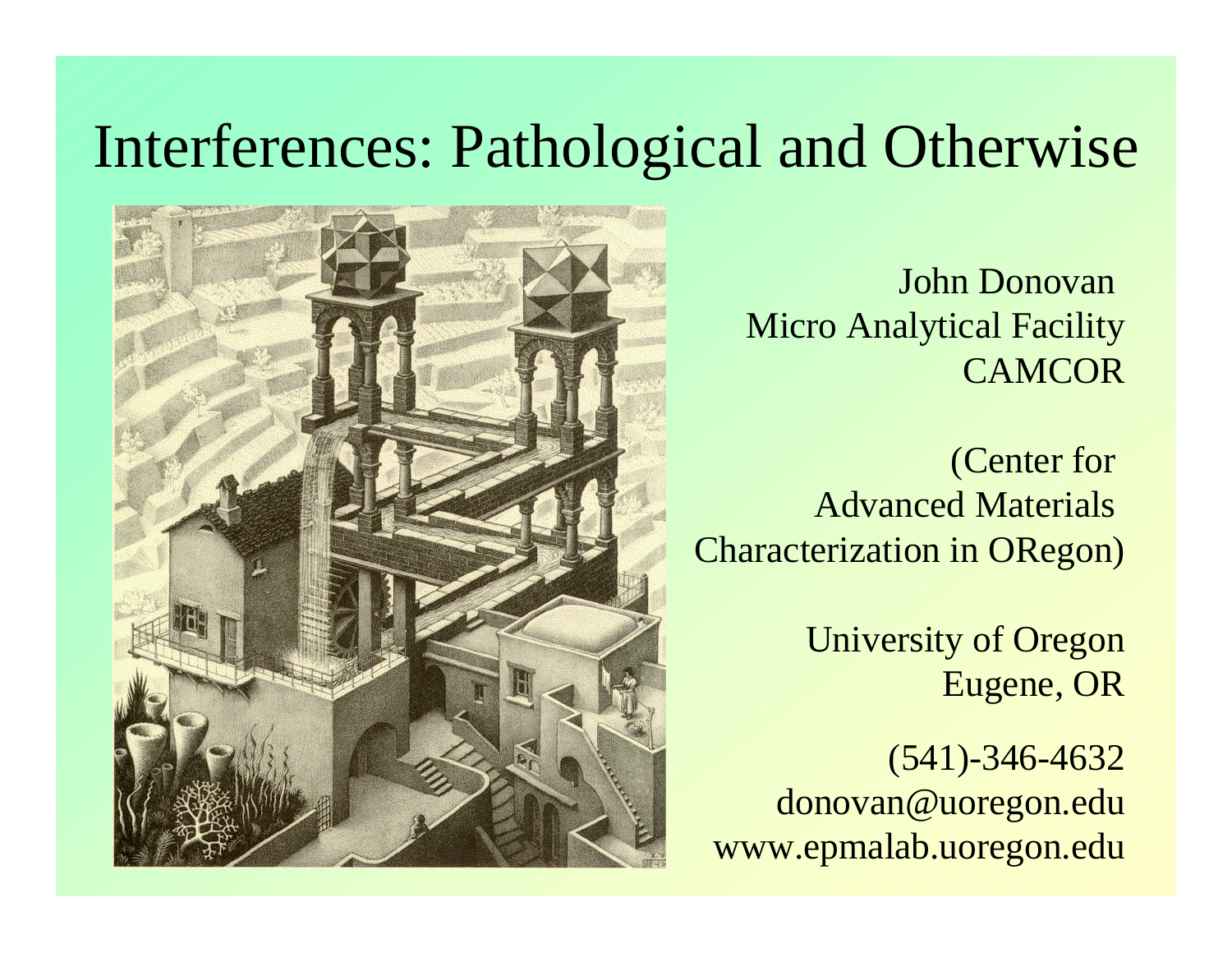### **Matrix Correction**



from Fournelle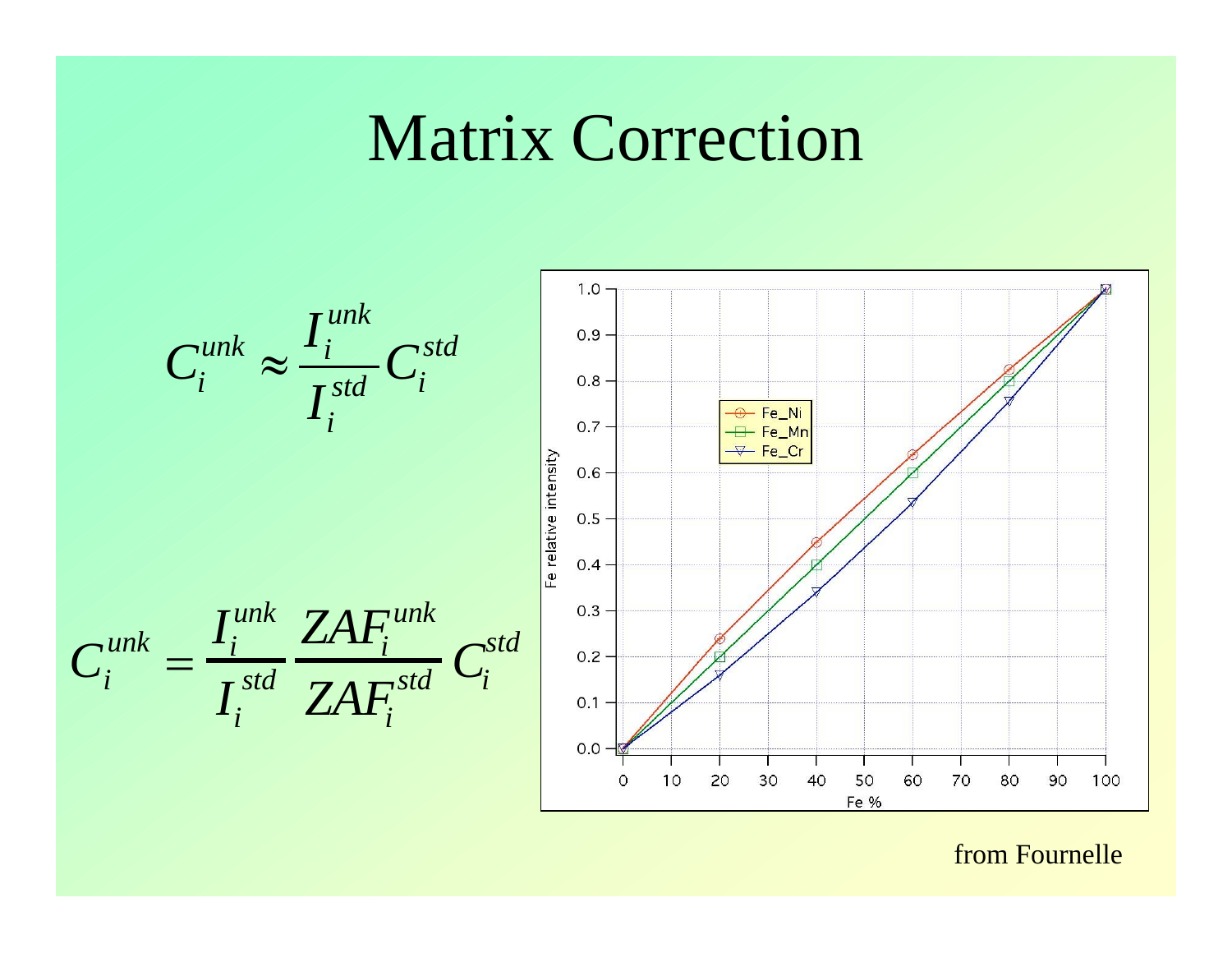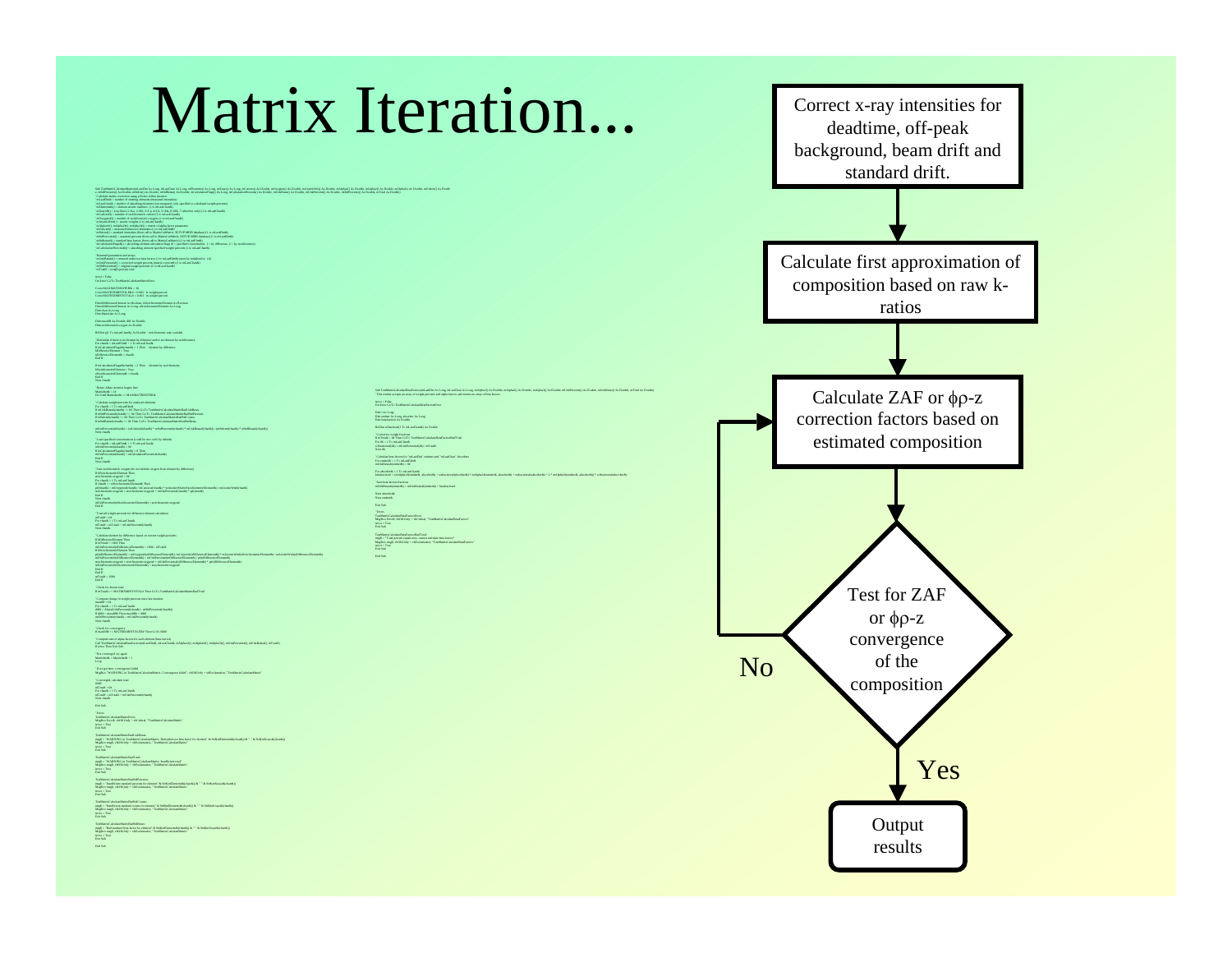# Other Compositionally Dependent Corrections

- •Quantitative Spectral Interference Calculations
- •Mean Atomic Number (MAN) Based Backgrounds
- •Volatile Intensity Corrections
- •Water by Difference (specified element effects)
- •Compound Area-Peak Factor (APF) Calculations
- •Blank (Zero) Value Corrections for Trace Elements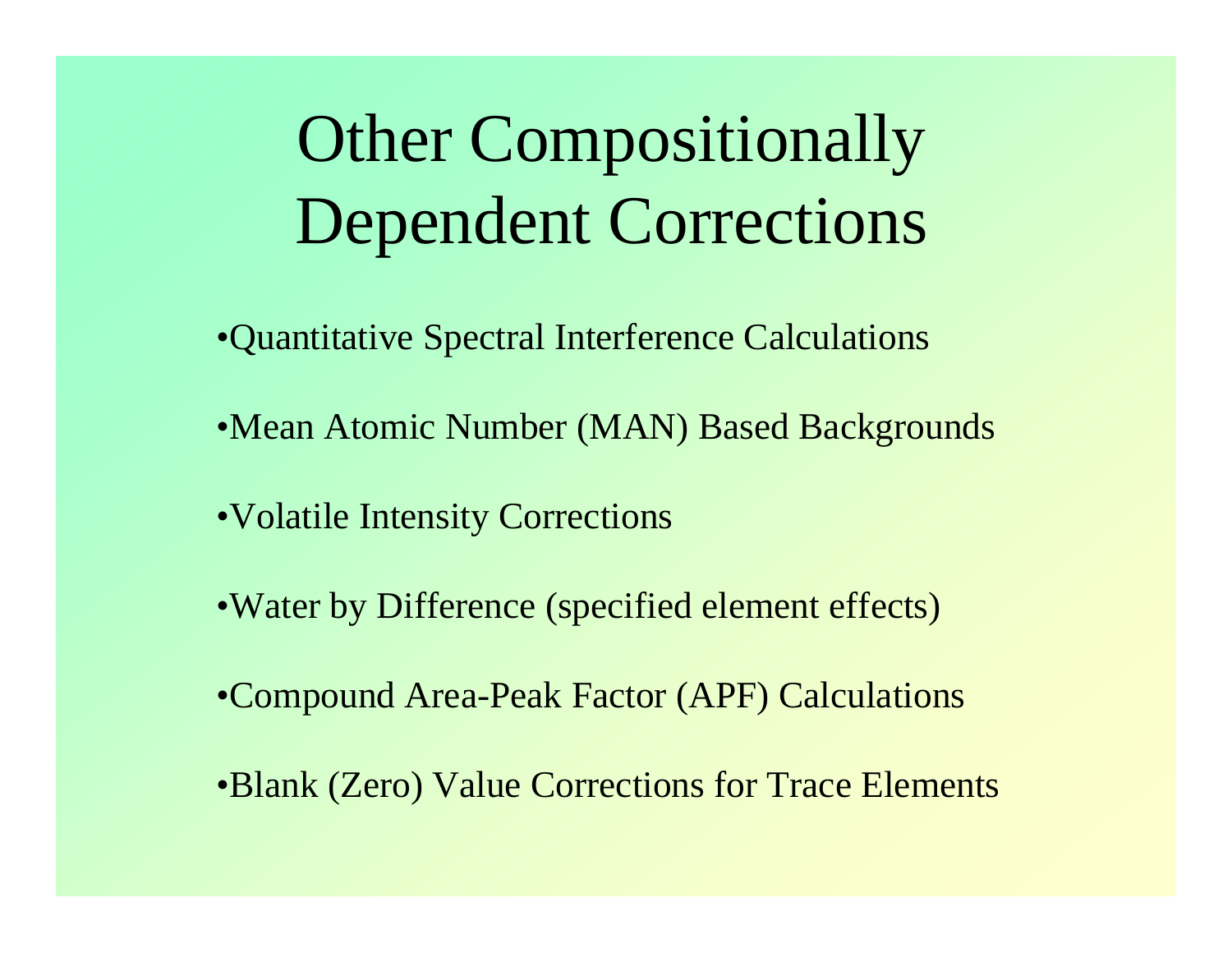# Spectral Interferences

![](_page_4_Figure_1.jpeg)

Intensity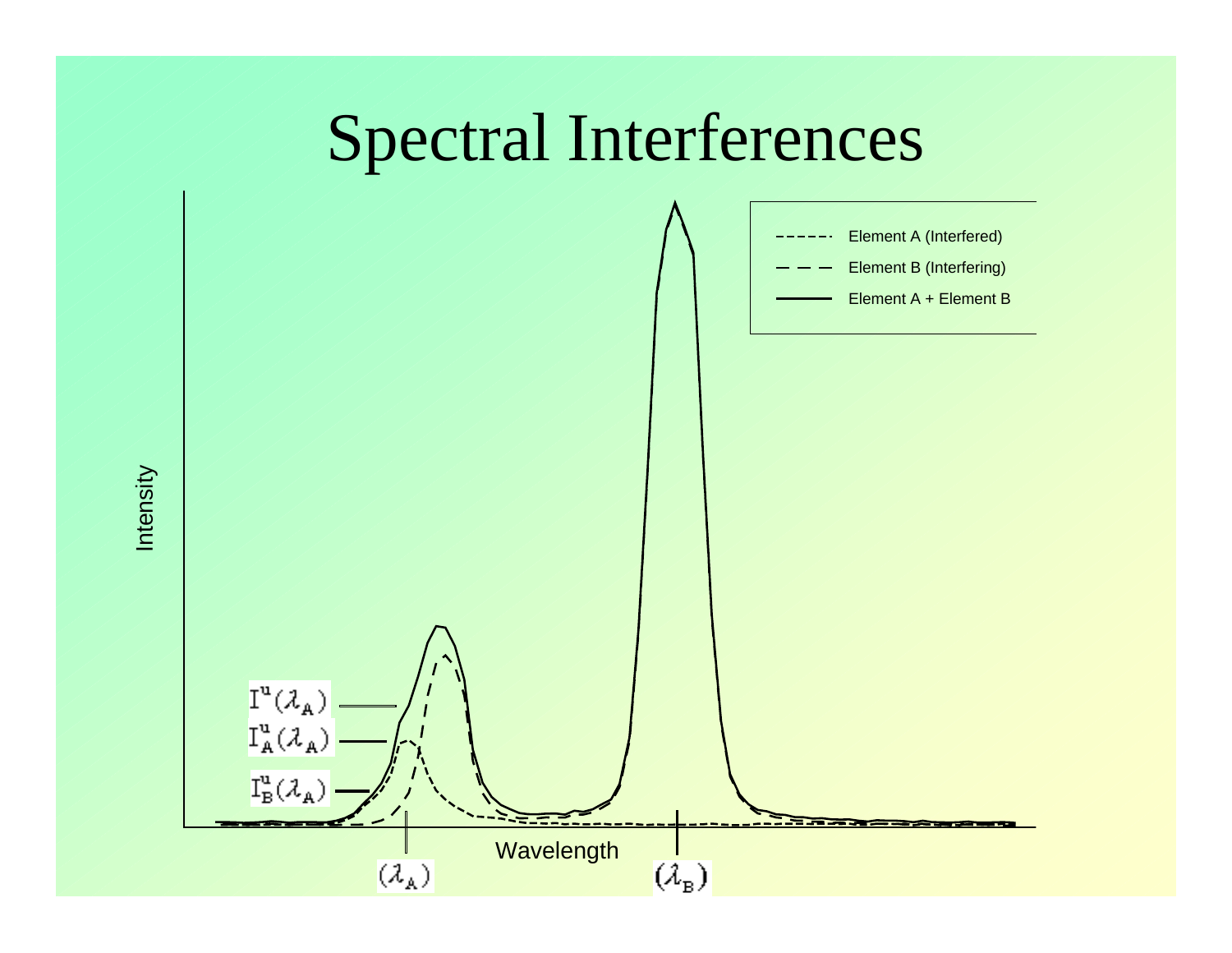## Matrix Iteration

Flow Diagram of the Quantitative Iterated Interference Correction

![](_page_5_Figure_2.jpeg)

![](_page_5_Figure_3.jpeg)

![](_page_5_Figure_4.jpeg)

![](_page_5_Figure_5.jpeg)

Donovan, Rivers and Snyder, 1993

![](_page_5_Figure_7.jpeg)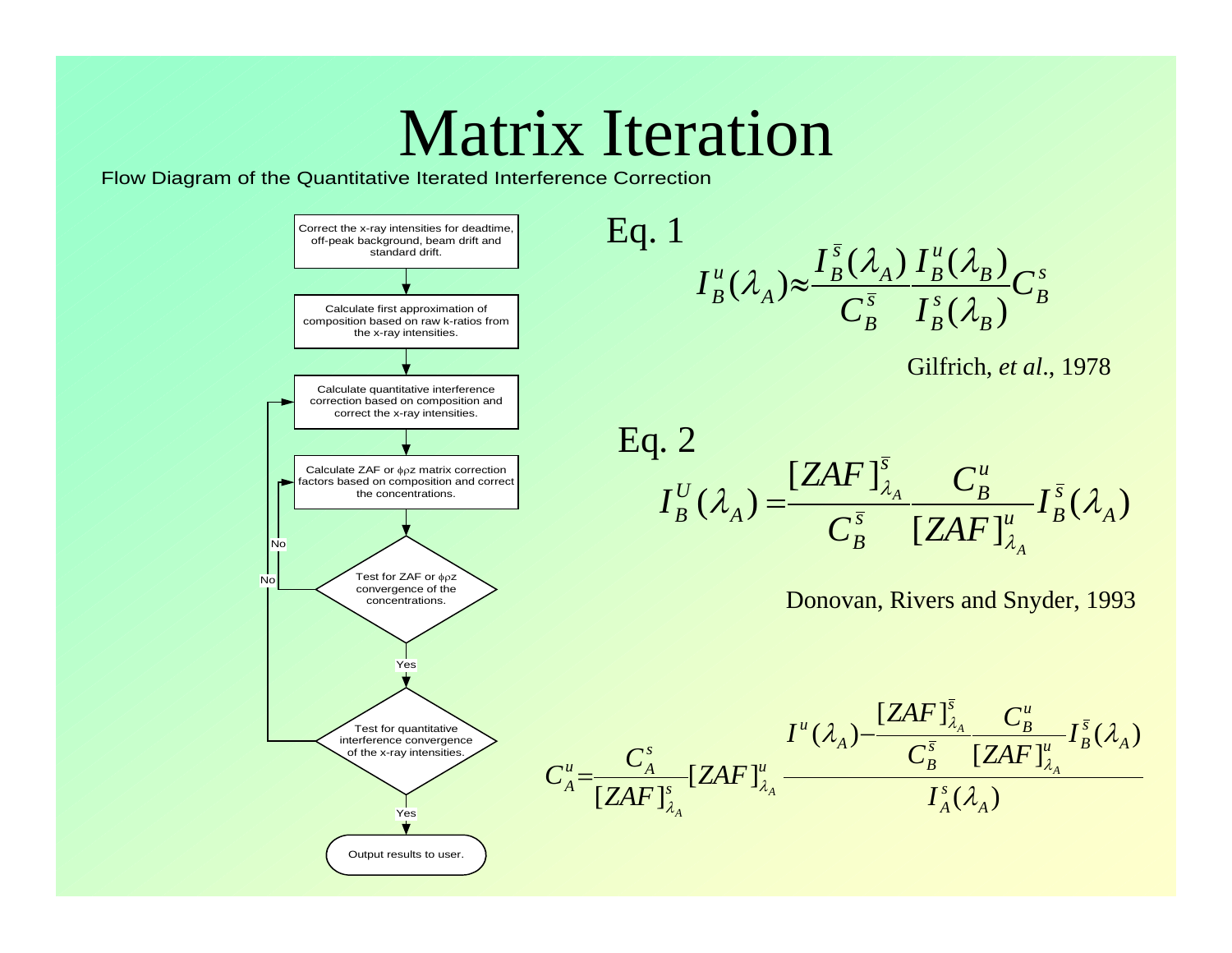#### Differences Between Eq. 1 and Eq. 2

|  | Self-Interfering Analyses |  |
|--|---------------------------|--|
|  |                           |  |

|                                                             | wt. $%$ (nominal)           | $wt. \%$          | wt. % $(Eq. 1)$ | wt. $\%$ (Eq. 2) |
|-------------------------------------------------------------|-----------------------------|-------------------|-----------------|------------------|
|                                                             |                             | (uncorrected)     |                 |                  |
| $Ba\,\mathrm{L}\alpha \leftrightarrow Ti\,\mathrm{K}\alpha$ | $33.15^{\circ}$<br>Ba       | $33.26 \pm 0.18$  | 33.08           | $33.08 \pm 0.18$ |
| (PET)                                                       | Ti<br>11.69                 | $11.71 \pm 0.08$  | 11.59           | $11.59 \pm 0.08$ |
| Pb L $\alpha \leftrightarrow$ As K $\alpha$                 | $59.69^{\frac{4}{5}}$<br>Ph | $106.20 \pm 0.33$ | 19.64           | $61.25 \pm 1.97$ |
|                                                             | 21.58<br>As                 | $41.38 \pm 0.27$  | 6.60            | $22.15 \pm 1.04$ |

3 Benitoite (BaTiSi3O9) is assumed stoichiometric : Si 20.38, Ba 33.15, Ti 11.69, O 34.896

<sup>4</sup> Shultenite (HAsPbO<sub>4</sub>) is assumed stoichiometric : Pb 59.69, As 21.58, O 18.44. The oxygen concentration was measured at 19.8 wt. % and included in the matrix correction calculations.

|      | Pb L $\alpha$ (cps) | As $K\alpha$ (cps) | $S K\alpha$ (cps) |
|------|---------------------|--------------------|-------------------|
| PbS  | $1473.3 \pm 11.5$   | $1213.0 \pm 3.8$   | $1453.3 \pm 9.3$  |
| GaAs | $1624.7 \pm 29.9$   | $1771.7 + 8.2$     | $2.5 \pm 1.2$     |
| FeS  | $14.0 \pm 3.3$      | $13.9 \pm 3.7$     | $4986.9 \pm 26.3$ |

#### *Cascade Interference Analyses*

|                                        | wt. $%$ (nominal) | $wt. \%$          | wt. $%$ (Eq. 1) | wt. $%$ (Eq. 2)   |
|----------------------------------------|-------------------|-------------------|-----------------|-------------------|
|                                        |                   | (uncorrected)     |                 |                   |
| $Ni K \rightarrow Fe K\alpha$          | 0.022<br>Co.      | $0.089 \pm 0.008$ | 0.010           | $0.022 \pm 0.008$ |
| Fe K $\beta \rightarrow$ Co K $\alpha$ |                   |                   |                 |                   |
| Ti $K\beta \rightarrow V K\alpha$      | $0.025^{\sim}$    | $0.268 \pm 0.01$  | $-0.020$        | $0.021 \pm 0.010$ |
| $V K\beta \rightarrow Cr K\alpha$      |                   |                   |                 |                   |

<sup>1</sup> SRM 1159 includes : Ni 48.2, Fe 51.0, C 0.007, Mn 0.30, P 0.003, S 0.003, Si 0.32, Cu 0.038, Cr 0.06, Mo 0.01 2 SRM 654b includes : Ti 88.974, Al 6.34, V 4.31, Fe 0.23, Si 0.045, Ni 0.028, Sn 0.023, Cu 0.004, Mo 0.013, Zr 0.008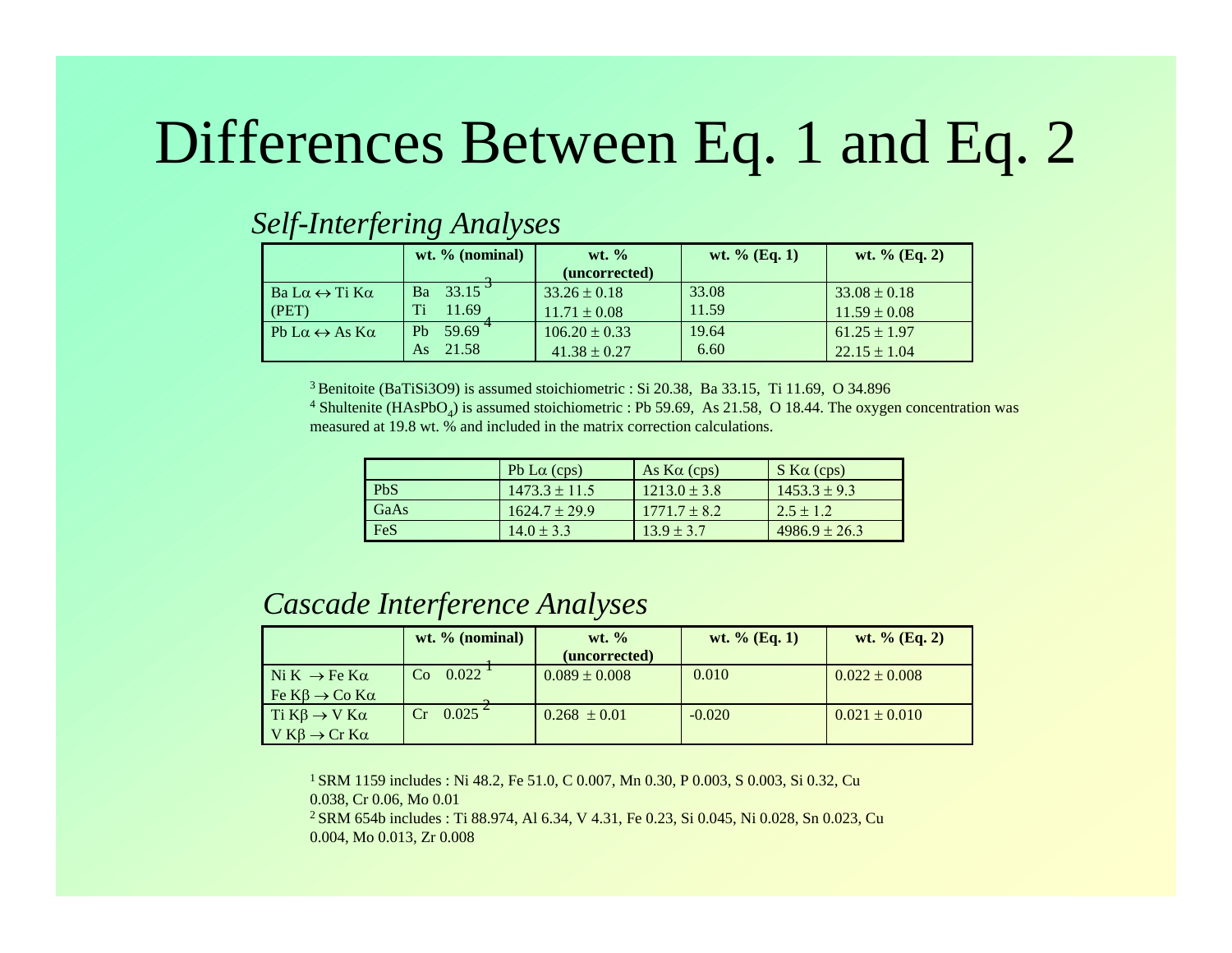# Pathological Interferences

Un 10 Zn-ReSCN gr2 TakeOff =  $40$  KiloVolts =  $20$  Beam Current =  $20$  Beam Size =  $0$ 

|              | Results in Elemental Weight Percents |                |                     |                      |                             |              |                |
|--------------|--------------------------------------|----------------|---------------------|----------------------|-----------------------------|--------------|----------------|
| SPEC:        | $\circ$                              | N              | $\angle$ C          | н                    |                             |              |                |
| TYPE:        | <b>SPEC</b>                          | <b>SPEC</b>    | SPEC                | <b>SPEC</b>          |                             |              |                |
|              |                                      |                |                     |                      |                             |              |                |
| AVER:        |                                      |                | $1.900$ 5.000 4.200 | .200                 |                             |              |                |
| SDEV:        | .000                                 | .000           | .000                | .000                 |                             |              |                |
|              |                                      |                |                     |                      |                             |              |                |
| ELEM:        | <b>Cs</b>                            | $\mathbf{F}$ e | Zn                  | Re                   | S.                          | ∕ Se         | <b>SUM</b>     |
| 53           | .000                                 | .000           | 19.463              | 74.142               | 17.309                      |              | $.000$ 122.214 |
| 55           | .000                                 |                |                     | $.007$ 20.459 74.986 | 16.357                      |              | $.000$ 123.108 |
| 56           | .000                                 |                |                     | .019 19.578 75.195   | 17.997                      |              | $.000$ 124.089 |
|              |                                      |                |                     |                      |                             |              |                |
| <b>AVER:</b> | $\bullet$ .000                       |                |                     |                      | $.009$ 19.833 74.774 17.221 |              | $.000$ 123.137 |
| SDEV:        | .000                                 | .010           | .545                |                      | $.558$ $.824$               | .000         |                |
| SERR:        |                                      | $.000 \t .006$ | .314                | .322                 | .476                        | .000         |                |
| %RSD:        | $\overline{\phantom{a}}$ .1          |                | $113.3 \t 2.7$      | $\cdot$ .7           | 4.8                         | $\angle$ . 1 |                |
| STDS:        | 834                                  | 730            | 660                 | 575                  | 730                         | 660          |                |
|              |                                      |                |                     |                      |                             |              |                |
|              |                                      |                |                     |                      |                             |              |                |
|              | Results Based on 6 Atoms of re       |                |                     |                      |                             |              |                |
| SPEC:        | $\sqrt{2}$ o                         | N              | $\mathbf C$         | $\overline{H}$       |                             |              |                |
| TYPE:        | SPEC SPEC                            |                | SPEC                | <b>SPEC</b>          |                             |              |                |
|              |                                      |                |                     |                      |                             |              |                |
| AVER:        |                                      |                | $1.774$ 5.334 5.225 | 2.965                |                             |              |                |
| SDEV:        | .013                                 | .040           | .039                | .022                 |                             |              |                |
|              |                                      |                |                     |                      |                             |              |                |
| ELEM:        | <b>Cs</b>                            | Fe             | Zn                  | Re                   | S.                          |              | Se SUM         |
| 53           | .000                                 |                | .000 4.486          |                      | 6.000 8.134                 | .000         | 34.048         |
| 55           | .000                                 | .002           |                     |                      | 4.663 6.000 7.600           | .000         | 33.518         |
| 56           | .000                                 |                | $.005$ 4.450        |                      | 6.000 8.339                 | .000         | 34.005         |
|              |                                      |                |                     |                      |                             |              |                |
| <b>AVER:</b> | .000                                 |                |                     |                      | $.002$ 4.533 6.000 8.025    | .000         | 33.857         |
| SDEV:        | .000                                 | .003           |                     |                      | $.114$ $.000$ $.382$        | .000         |                |
| SERR:        | .000                                 | $\sim$ .001    | .066                | .000                 | .220                        | .000         |                |

| Re la | 1.43298 |
|-------|---------|
| Zn ka | 1.43652 |

![](_page_7_Picture_4.jpeg)

"Self-Interferring"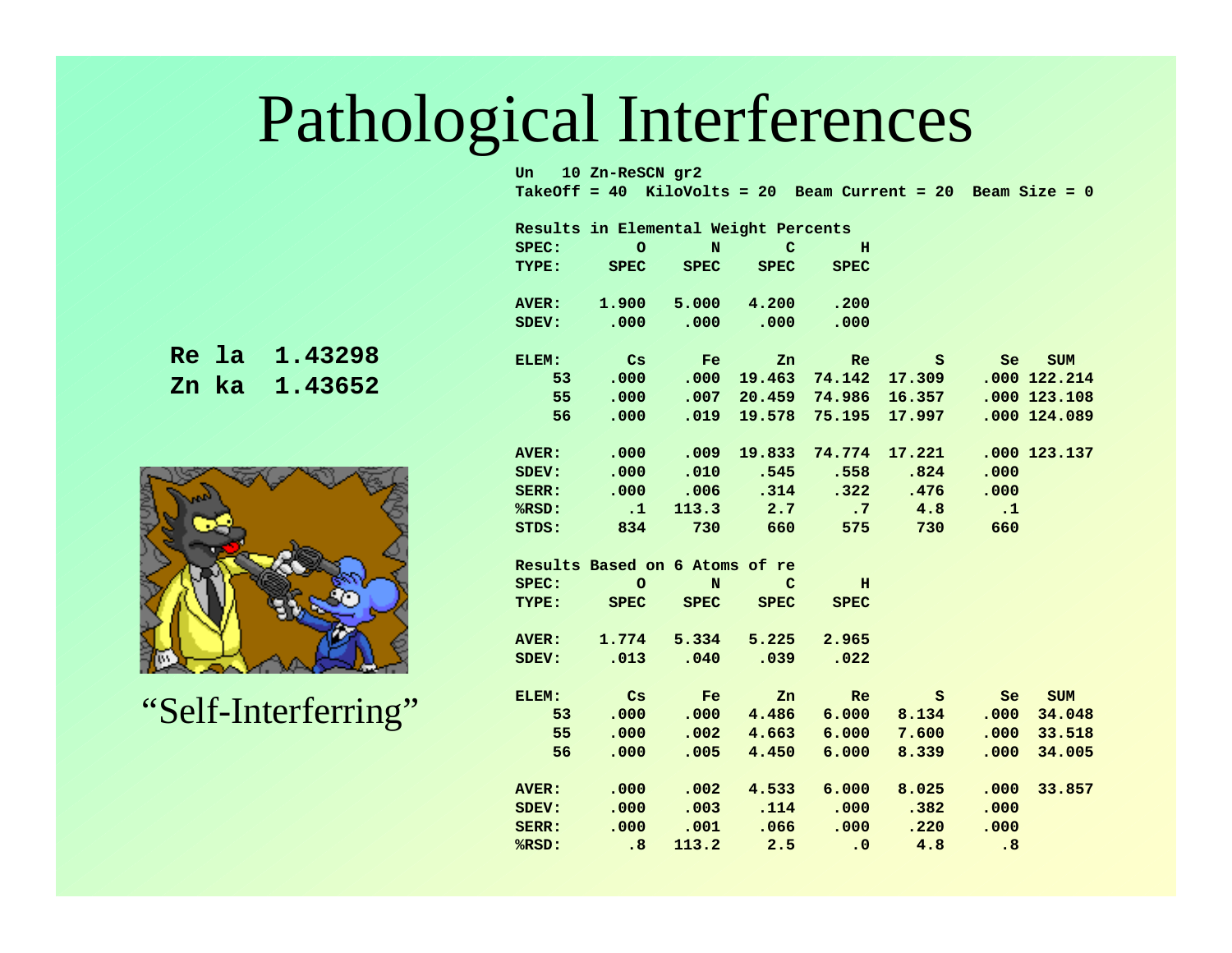#### With Iterated Interference Correction

Un 10 Zn-ReSCN gr2 TakeOff =  $40$  KiloVolts =  $20$  Beam Current =  $20$  Beam Size =  $0$ 

|              | Results in Elemental Weight Percents |                         |                    |                      |                           |                                                                                                                                                                                                                                |              |  |
|--------------|--------------------------------------|-------------------------|--------------------|----------------------|---------------------------|--------------------------------------------------------------------------------------------------------------------------------------------------------------------------------------------------------------------------------|--------------|--|
| SPEC:        | — ∕o                                 | N                       | $\mathbf C$        | н                    |                           |                                                                                                                                                                                                                                |              |  |
| TYPE:        | <b>SPEC</b>                          | <b>SPEC</b>             | <b>SPEC</b>        | <b>SPEC</b>          |                           |                                                                                                                                                                                                                                |              |  |
|              |                                      |                         |                    |                      |                           |                                                                                                                                                                                                                                |              |  |
| <b>AVER:</b> | 1.900                                | 5.000 4.200             |                    | .200                 |                           |                                                                                                                                                                                                                                |              |  |
| SDEV:        | .000                                 | .000                    | $.000\,$           | .000                 |                           |                                                                                                                                                                                                                                |              |  |
|              |                                      |                         |                    |                      |                           |                                                                                                                                                                                                                                |              |  |
| ELEM:        | ∕ Cs                                 | $\angle$ Fe $\angle$    | Zn                 | Re                   | S.                        | Se and the set of the set of the set of the set of the set of the set of the set of the set of the set of the set of the set of the set of the set of the set of the set of the set of the set of the set of the set of the se | <b>SUM</b>   |  |
| 53           | .000                                 | .000 6.325              |                    | 65.726               | 17.333                    |                                                                                                                                                                                                                                | .000 100.683 |  |
| 55           | .000                                 |                         |                    | $.007$ 7.471 65.113  | 16.343                    |                                                                                                                                                                                                                                | .000100.233  |  |
| 56           | .000                                 | .019                    | 6.188              | 66.949               | 18.029                    |                                                                                                                                                                                                                                | .000102.486  |  |
|              |                                      |                         |                    |                      |                           |                                                                                                                                                                                                                                |              |  |
| <b>AVER:</b> | .000                                 | .009                    | 6.661              | 65.929               | 17.235                    |                                                                                                                                                                                                                                | .000101.134  |  |
| SDEV:        | .000                                 | $\bigtriangledown$ .010 | $\sim$ .704 $\sim$ | .935                 | .848                      | .000                                                                                                                                                                                                                           |              |  |
| SERR:        | .000                                 |                         |                    | $.006$ $.407$ $.540$ | .489                      | .000                                                                                                                                                                                                                           |              |  |
| %RSD:        | $\sim$ 1                             | 113.3                   | 10.6               |                      | $\sqrt{1.4}$ $\sqrt{4.9}$ | $\sim$ .0                                                                                                                                                                                                                      |              |  |
| STDS:        | 834                                  | 730                     | 660                | 575                  | 730                       | 660                                                                                                                                                                                                                            |              |  |
|              |                                      |                         |                    |                      |                           |                                                                                                                                                                                                                                |              |  |
|              |                                      |                         |                    |                      |                           |                                                                                                                                                                                                                                |              |  |
|              | Results Based on 6 Atoms of re       |                         |                    |                      |                           |                                                                                                                                                                                                                                |              |  |
| SPEC:        | $\overline{\phantom{a}}$             | N                       | $\mathbf C$        | н                    |                           |                                                                                                                                                                                                                                |              |  |
| TYPE:        | <b>SPEC</b>                          | SPEC                    | <b>SPEC</b>        | <b>SPEC</b>          |                           |                                                                                                                                                                                                                                |              |  |
|              |                                      |                         |                    |                      |                           |                                                                                                                                                                                                                                |              |  |
| <b>AVER:</b> |                                      | $2.013$ 6.050 5.926     |                    | 3.363                |                           |                                                                                                                                                                                                                                |              |  |
| SDEV:        | .028                                 | .085                    | .084               | .047                 |                           |                                                                                                                                                                                                                                |              |  |
|              |                                      |                         |                    |                      |                           |                                                                                                                                                                                                                                |              |  |
| ELEM:        | <b>Cs</b>                            | $\mathbf{F}$ e          | Zn                 | $\mathbb{R}^n$       | S                         | Alban Salah Salah Sula                                                                                                                                                                                                         | Se SUM       |  |
| 53           | .000                                 |                         |                    |                      | $.000$ 1.645 6.000 9.189  | .000                                                                                                                                                                                                                           | 34.236       |  |
| 55           | .000                                 | .002                    |                    | 1.961 6.000 8.745    |                           | .000                                                                                                                                                                                                                           | 34.274       |  |
| 56           | .000                                 | .006                    | 1.580              | 6.000                | 9.383                     | .000                                                                                                                                                                                                                           | 34.053       |  |
|              |                                      |                         |                    |                      |                           |                                                                                                                                                                                                                                |              |  |
| <b>AVER:</b> | .000                                 | .003                    |                    |                      | $1.728$ 6.000 9.106       | .000                                                                                                                                                                                                                           | 34.188       |  |
| SDEV:        | .000                                 | $.003$ $.204$ $.000$    |                    |                      | .327                      | .000                                                                                                                                                                                                                           |              |  |
| SERR:        | .000                                 |                         |                    | .000                 | .189                      | .000                                                                                                                                                                                                                           |              |  |
| %RSD:        | 1.3                                  | .002<br>112.3           | .118<br>11.8       | $\sim$ .0            | 3.6                       | 1.4                                                                                                                                                                                                                            |              |  |

#### 6 rhenium to 9 sulfur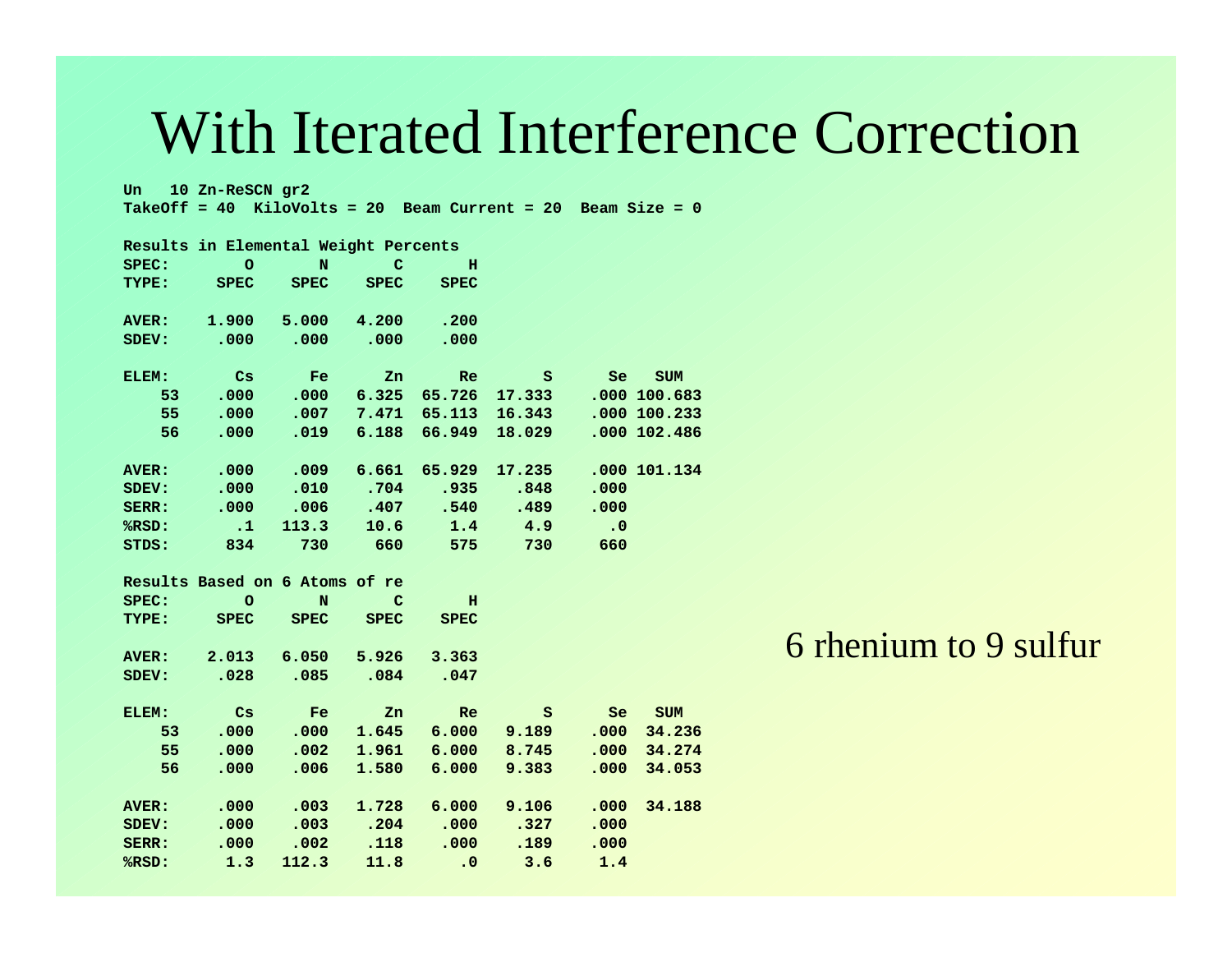# Large magnitude "Self-Interferences"

|                                                                                   | Interfering Pair Wavelength Region (Å) | Approximate Overlap (% @ 50/50) |
|-----------------------------------------------------------------------------------|----------------------------------------|---------------------------------|
| $Ba\,L\alpha \leftrightarrow Ti\,K\alpha$                                         | 2.7                                    | $0.8 - 0.2$                     |
| Pb L $\alpha \leftrightarrow$ As K $\alpha$                                       | 1.17                                   | $150 - 65$                      |
|                                                                                   |                                        |                                 |
| $Hg L\alpha \leftrightarrow Ge K\alpha$                                           | 1.25                                   | $120 - 15$                      |
| Ir L $\alpha \leftrightarrow$ Ga K $\alpha$                                       | 1.34                                   | $70 - 30$                       |
| $\text{Re} \mathsf{L} \alpha \leftrightarrow \text{Zn} \mathsf{K} \alpha$         | 1.43                                   | $140 - 60$                      |
| $\operatorname{Er} \mathrm{L}\alpha \leftrightarrow \mathrm{Co} \mathrm{K}\alpha$ | 1.78                                   | $110 - 50$                      |
| $Eu$ $L\alpha \leftrightarrow Mn$ K $\alpha$                                      | 2.1                                    | $15 - 5$                        |
| In $L\alpha \leftrightarrow K K\alpha$                                            | 3.74                                   | $50 - 20$                       |
| Th $Ma \leftrightarrow Ag$ La                                                     | 4.13                                   | $30 - 60$                       |
| $\text{Bi } \text{Ma} \leftrightarrow \text{Tc } \text{La}$                       | 5.1                                    | $50 - 70$                       |
| $Mo L\alpha \leftrightarrow S K\alpha$                                            | 5.4                                    | $30 - 15$                       |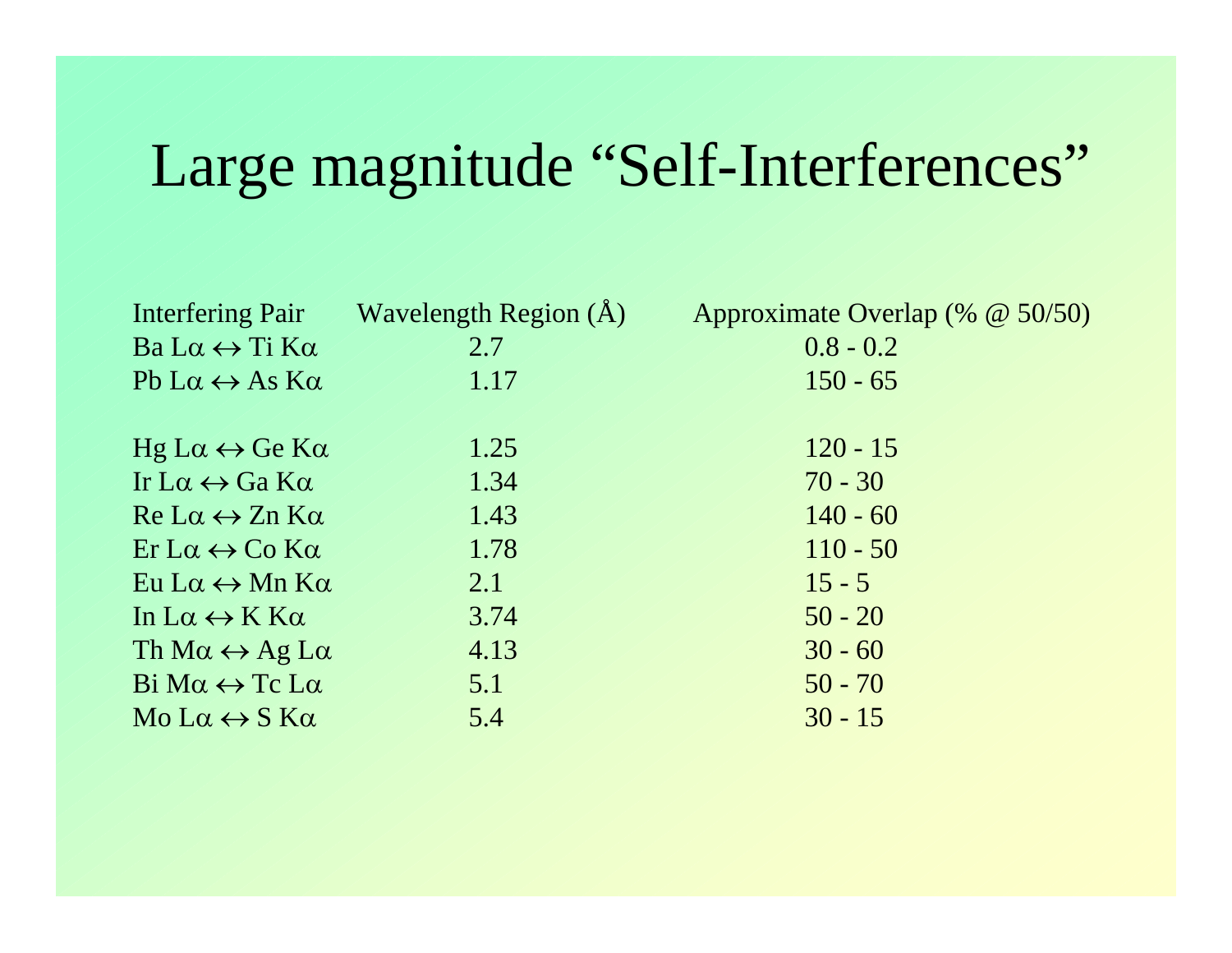### Typical (nasty) Interference, but first...

![](_page_10_Figure_1.jpeg)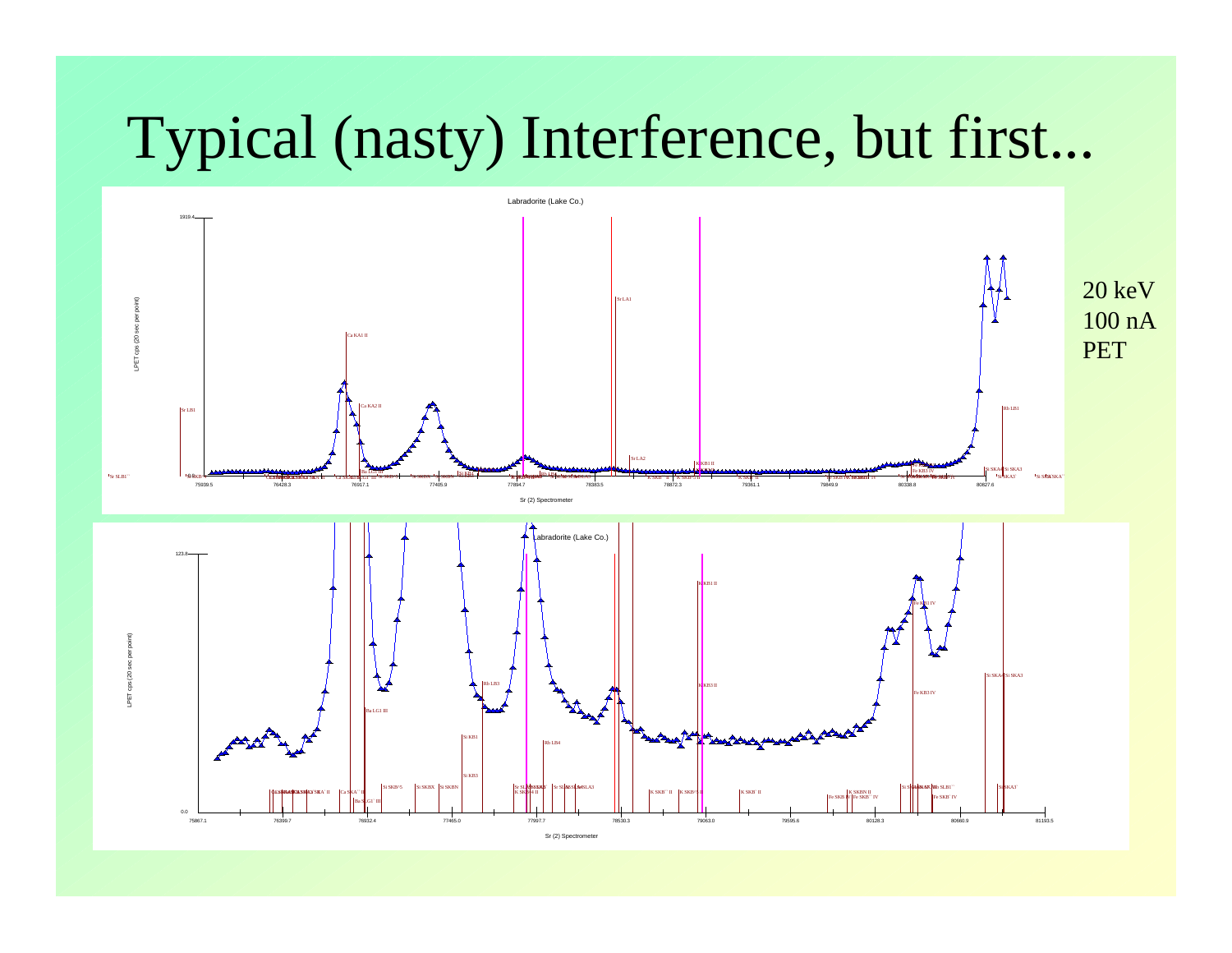### Are we measuring background yet?

![](_page_11_Figure_1.jpeg)

![](_page_11_Figure_2.jpeg)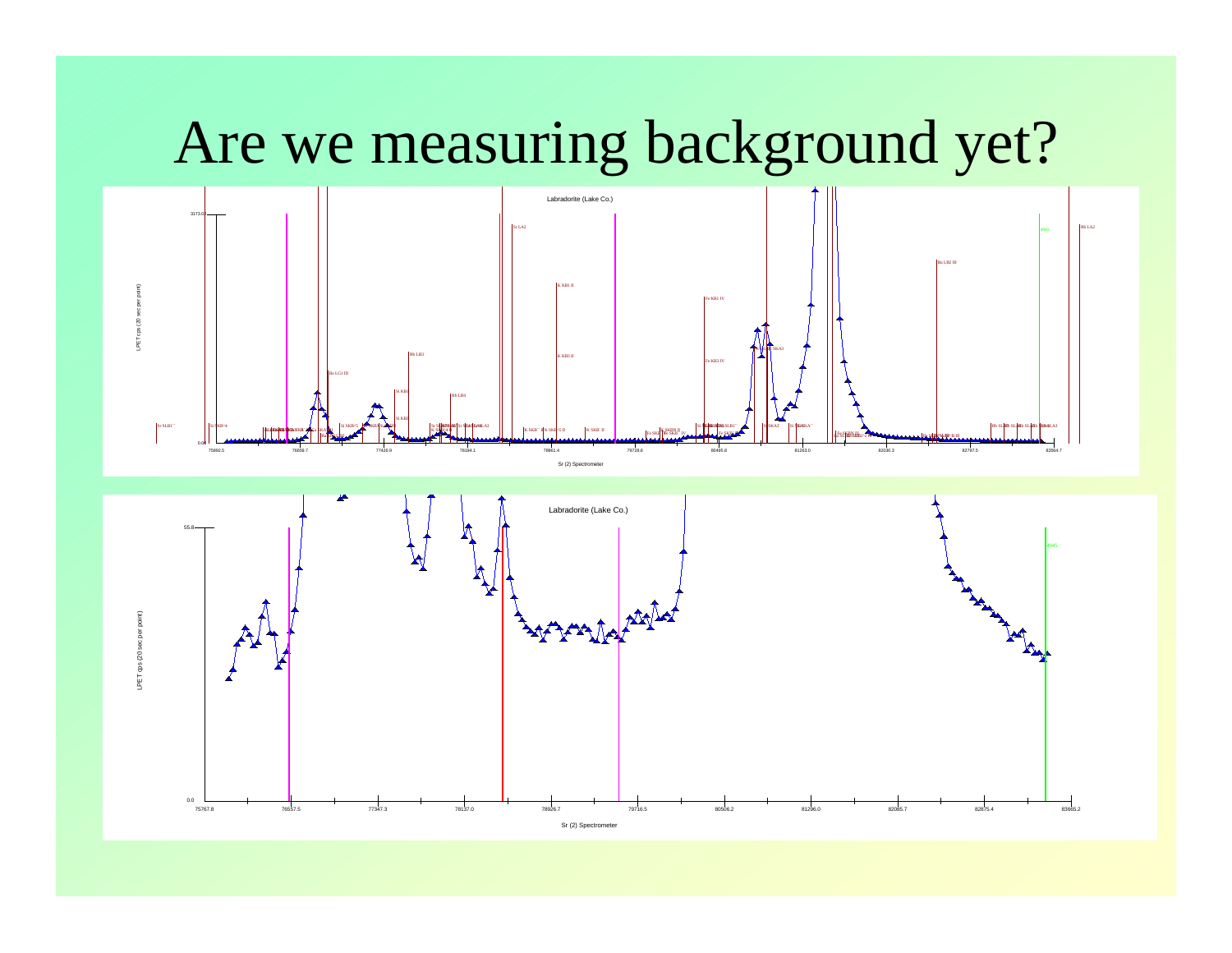# How about now?

![](_page_12_Figure_1.jpeg)

![](_page_12_Figure_2.jpeg)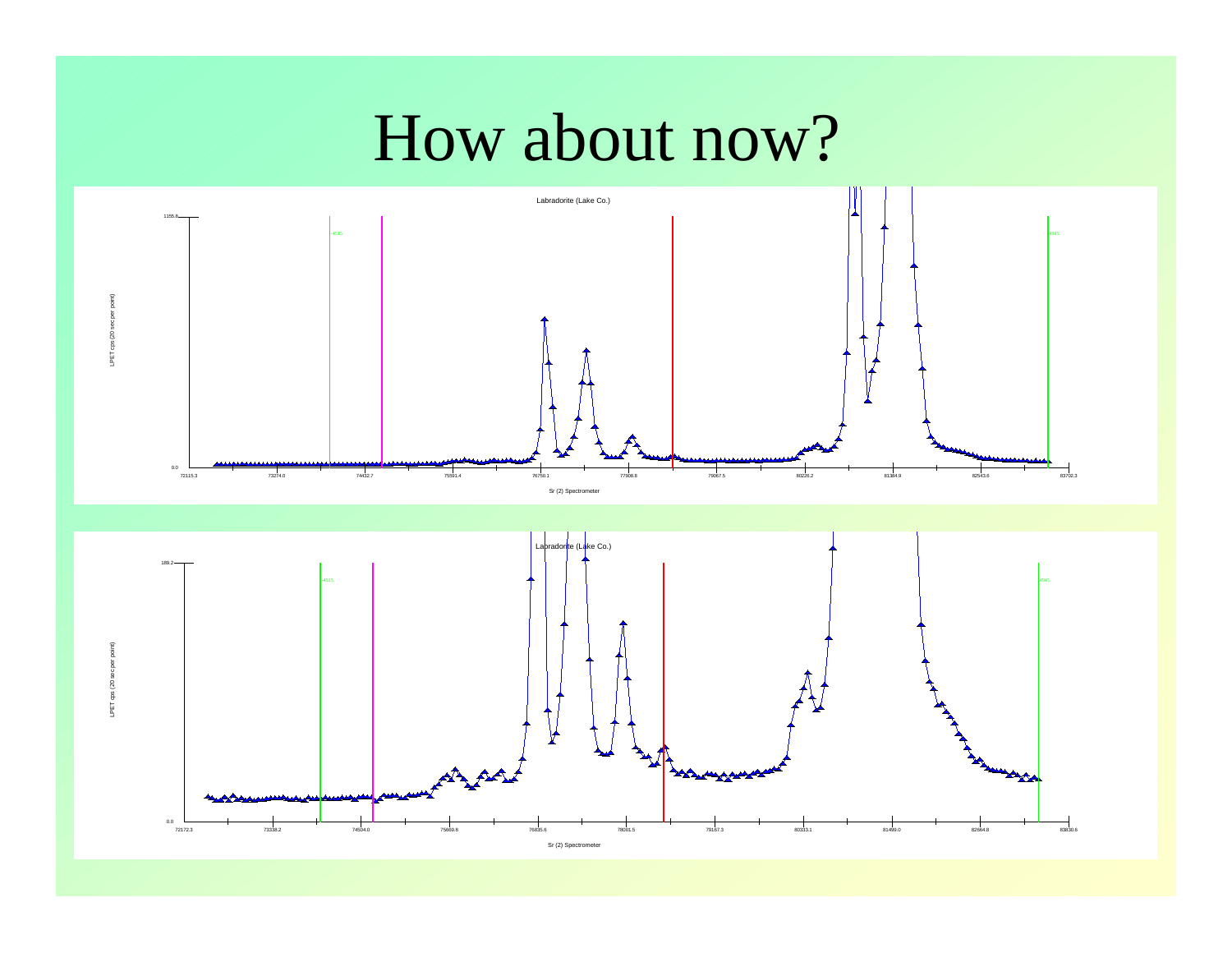![](_page_13_Figure_0.jpeg)

FIG. 1.27. Five states of a single crystal. (a) Unstrained. (b) Elastically bent.<br>(c) Plastically bent. (d) Polygonized. (e) Recrystallized.

Nabarrro, F.R.N. (1967) Theory of Crystal Dislocations, Oxford, 821 pp.

#### Polygonization...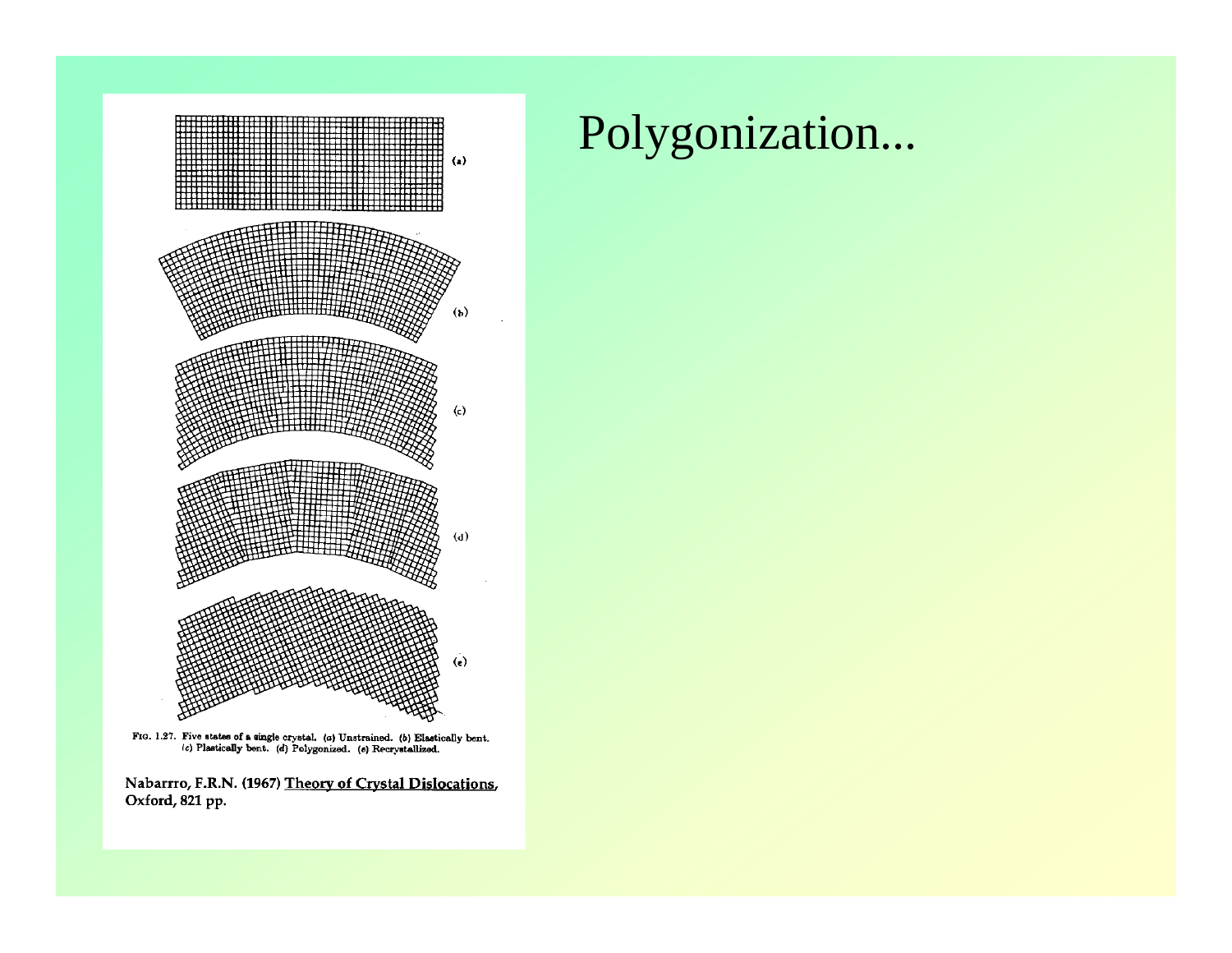#### Can we measure "true" background between Al and Si ka peaks?

![](_page_14_Figure_1.jpeg)

Sr (1) Spectrometer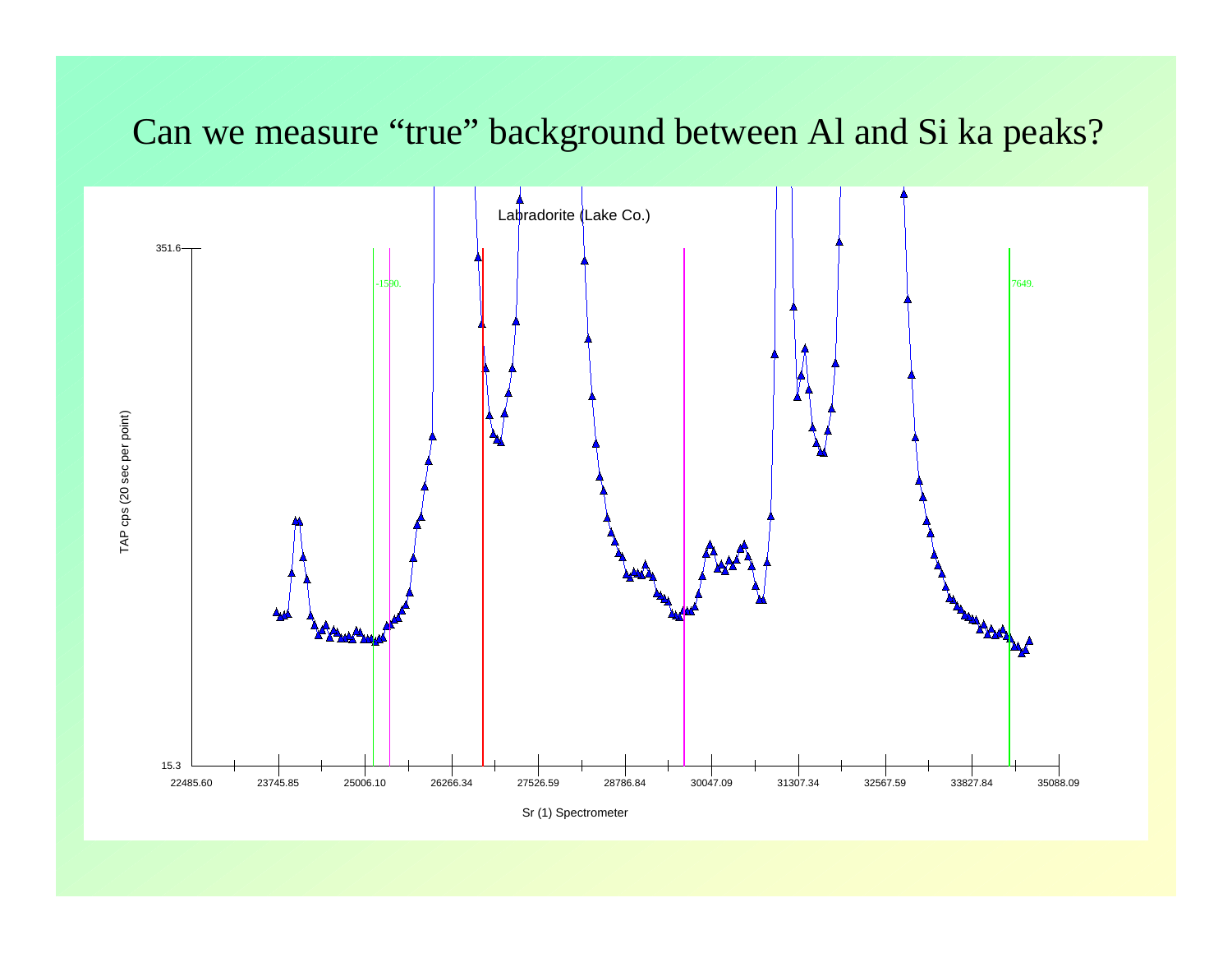# Results

#### SiO2, WITHOUT Interference Correction:

|                 | Sr (la)                             | Sr (la)     | Sr (la)     | Sr (la)    |
|-----------------|-------------------------------------|-------------|-------------|------------|
|                 | <b>TAP</b>                          | LPET        | LPET        | <b>TAP</b> |
| Average:        | 0.505                               | 0.071       | 0.070       | 0.399      |
| <b>Std Dev:</b> | 0.010                               | 0.001       | 0.003       | 0.004      |
|                 | SiO2, WITH Interference Correction: |             |             |            |
|                 | $Sr$ (la)                           | Sr (la)     | Sr (la)     | Sr (la)    |
|                 | <b>TAP</b>                          | <b>LPET</b> | <b>LPET</b> | <b>TAP</b> |
| Average:        | 0.003                               | 0.002       | 0.000       | $-0.001$   |
| <b>Std Dev:</b> | 0.012                               | 0.001       | 0.004       | 0.003      |